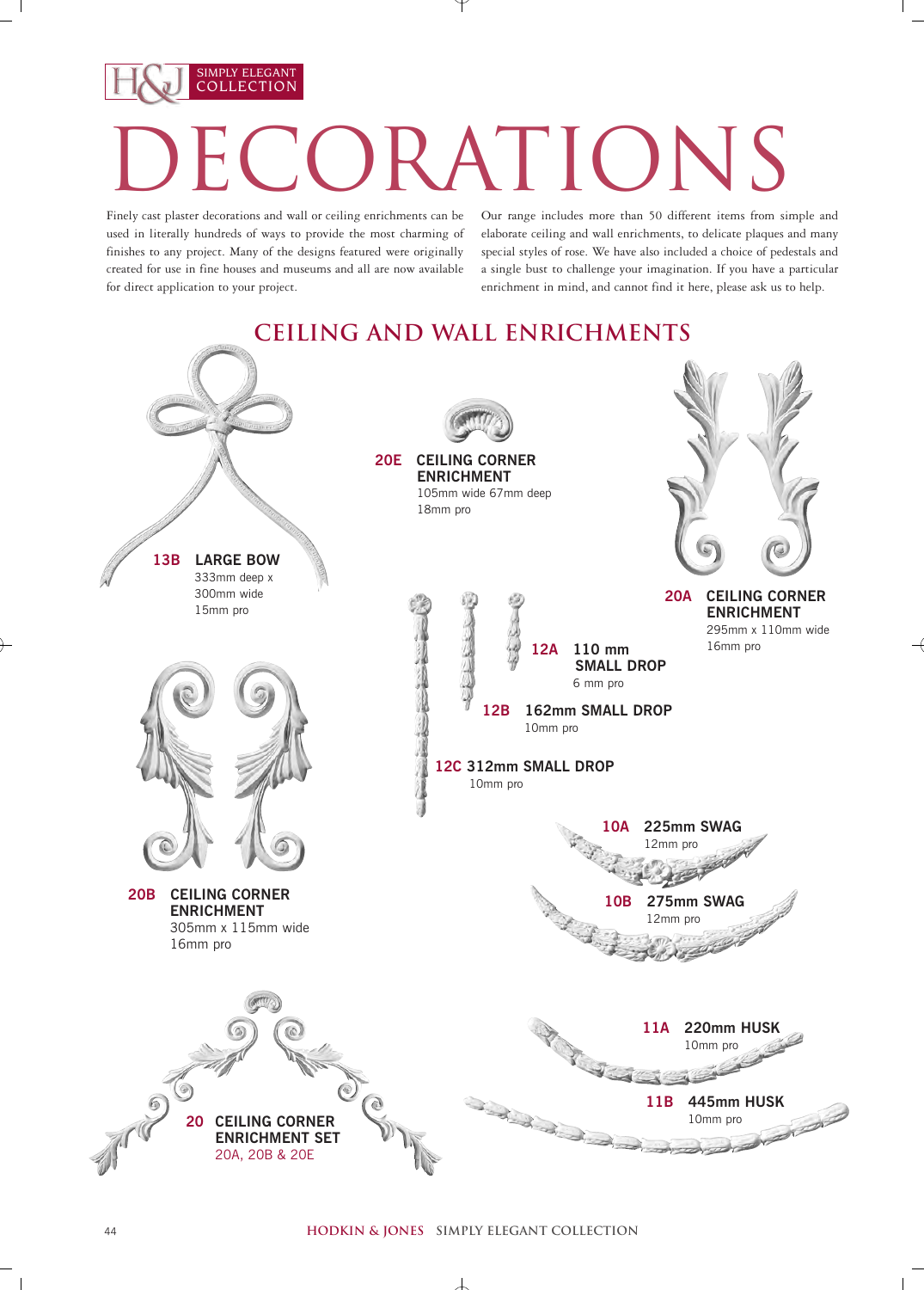

## **Ceiling and Wall Enrichments**



**5 URN** 147mm deep x 65mm wide 15mm pro



**5A URN ON BASE** 192mm high x 103mm wide



**13A RIBBON & BOW** 145mm deep x 100mm wide 10mm pro



**22B LARGE FLEUR-de-LYS** 160mm deep x 153mm wide 17mm pro



**22C FLEUR-de-LYS** 125mm high x 65mm wide

 $\overline{1}$ 



**23 FLOWER ENRICHMENT** 178mm deep x 135mm wide 12mm pro



**8 THISTLE** 180mm deep x 229mm wide 14mm pro





**22A SMALL FLEUR-de-LYS** 57mm deep x 95mm wide 12mm pro



**32 FLORAL** 124mm x 124mm



**31 SMALL THISTLE** 92mm high x 94mm wide 30mm projection